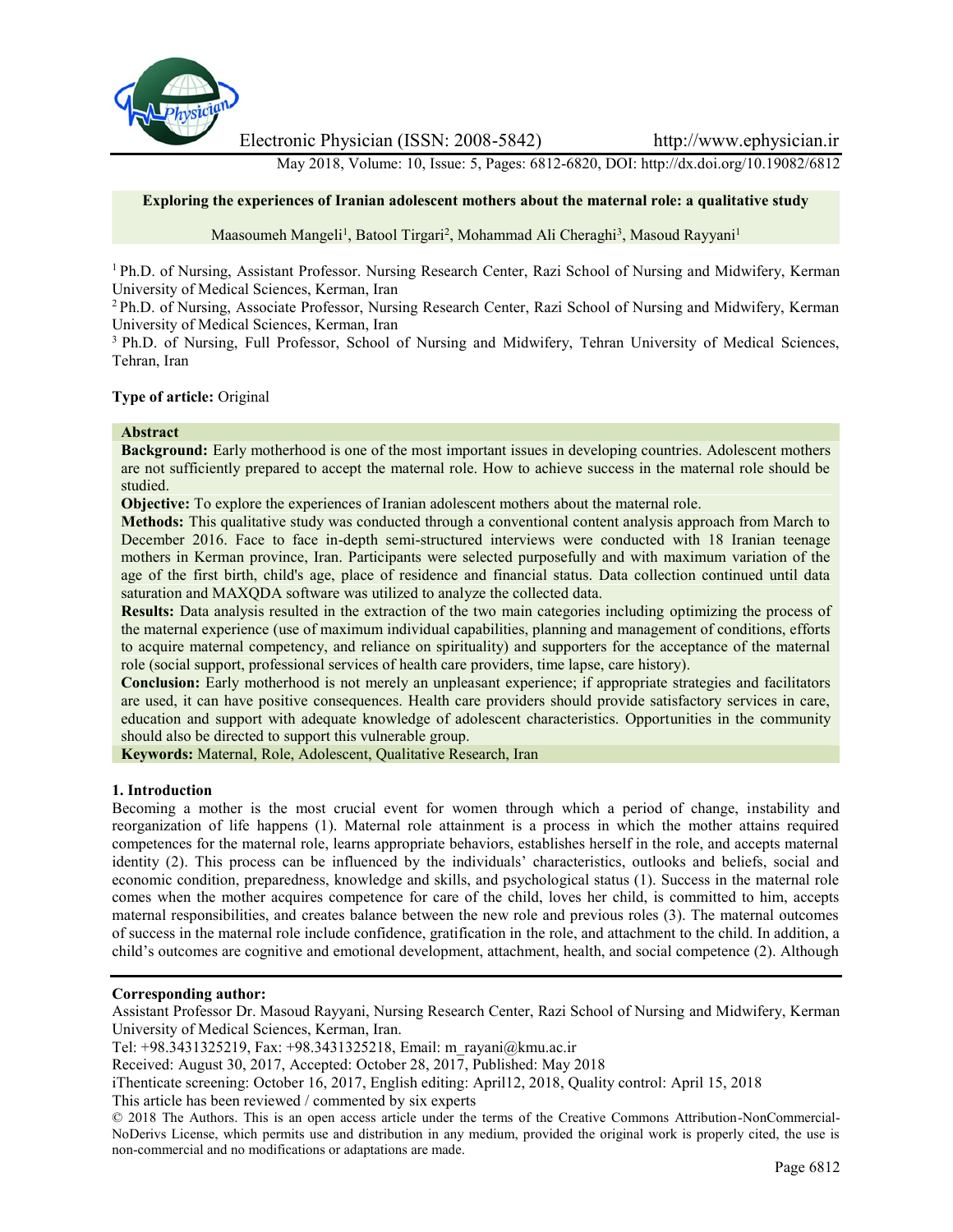maternal preparedness is usually raised in adulthood, the increasing number of teenage mothers is one of the important concerns in many countries (4). According to the World Health Organization, every year, approximately 16 million teenage girls give birth worldwide, while South Korea designates the minimum rate, and the maximum rate goes for sub-Saharan Africa (5). Motherhood in adolescence is very important because adolescent mothers must simultaneously overcome two developmental crises of motherhood and adulthood (3). Early motherhood is often considered both problematic and undesirable (6). Teen mothers face many challenges related to themselves, family, school, workplace, and community (7). These challenges can be the constant need for support and training (4), inability to plan ahead or make decisions , lack of maternal skills (8), encountering unknown situations and major changes (4), high risk pregnancy and birth (9), mental health problems (depression, anxiety, shock, low self efficacy, isolation) (10), multiple responsibilities (11), role conflict and identity confusion (12), inadequate social support (7), disruption of education and employment (11), financial problems, social stigma (8), and family conflicts  $(9, 13)$ . Teenage mothers must be able to cope with the challenges. According to the results of studies, teenage mothers use several strategies for success in the maternal role these can be in the form of resilience (14, 15), reinforcement of adaptive power, positive thinking, self-efficacy (16), restarting and establishing supportive relationships (17), and technology-based instruction (18-20). In addition, researchers have shown that health services (12, 21, 22), social support (3, 10, 12), financial support, removal of stigma, and cultural support (23) helps teenage mothers to success in the maternal role. Overcoming challenges leads to positive educational, career and parenting outcomes for teenage mothers (24). Cultural conditions and social support play an important role in the success of adolescent mothers in the maternal role (3). According to the last census in Iran, the highest number of recorded marriages was devoted to women who were 15-19 years of age. Southeastern regions of Iran such as Kerman province have a high rate of early marriage (25). Based on the Government Strategy Plan, it is expected that the fertility rate among Iranian teenage mothers will increase significantly by 2025 (5). Although in many societies, teenage mothers face social stigma, in the Islamic culture of Iran, adolescent mothers enjoy familial and social support. Iranian families support adolescent mothers in the maternal role and attempt to reduce their problems. Iranian culture emphasizes the increase in fertility rates, and mothers have an invaluable position in this culture. So, adolescent pregnancy is confirmed by Iranian culture. Most qualitative research in Iran has focused on teenage pregnancy (5, 26). No comprehensive qualitative research has so far been carried out on success in motherhood among Iranian adolescent mothers. Experiences of teenage mothers about their maternal role should be explored among various cultures. Discovery of the unknown and valuable aspects of accepting the maternal role in adolescents is possible only through qualitative studies. To help teenage mothers, health policymakers should recognize strategies and facilitators of success in the maternal role and make appropriate decisions in this regard. The first author of this article has experienced almost 20 years of educational and clinical care in maternal and child health, and has completed more than 10 research projects in this field. From authors' opinions, more qualitative studies are needed among Iranian teenage mothers, because this phenomenon must be explored through the study of experiences. The purpose of this study was to explore the experiences of Iranian teen mothers about the maternal role.

## **2. Material and Methods**

## *2.1. Research design and participants*

This was a conventional content analysis study and was conducted in 2016 in Kerman, Iran. A total of 18 teenage mothers who referred to health centers for maternity and child care and met the inclusion criteria (being a maximum of 19 years of age at the time of first birth, having a child or children up to 2 years of age, being able to speak Persian, being willing to share personal experiences, living with spouses, not having a history of severe mental illness, and good cooperation with the researcher) participated in this study. Participants were selected purposefully with maximum variation in age, child's age (3-24 months), and place of residence (urban or rural) as well as financial situation. In this study, the participants were 18 adolescents, within the ages of 14 to 18.5 at the time of childbirth. All of them were housewives and had education levels from middle school to university diploma at the time of interview. Among most cases their husbands were at least 10 years older.

## *2.2. Data collection*

The data were collected through face to face in-depth semi-structured interviews conducted by the first author (i.e. a PhD candidate of nursing). The interviews focused on the experiences of the participants. The teenagers were asked to explain how they experienced their maternal role in adolescence, how they dealt with the challenges, what strategies they used to succeed in the maternal role and what people or organizations helped them. General questions were asked and progression was made into specifics, also in accordance with participants' statements, additional probing questions were used. The interviews were conducted at specific times and locations and lasted for, in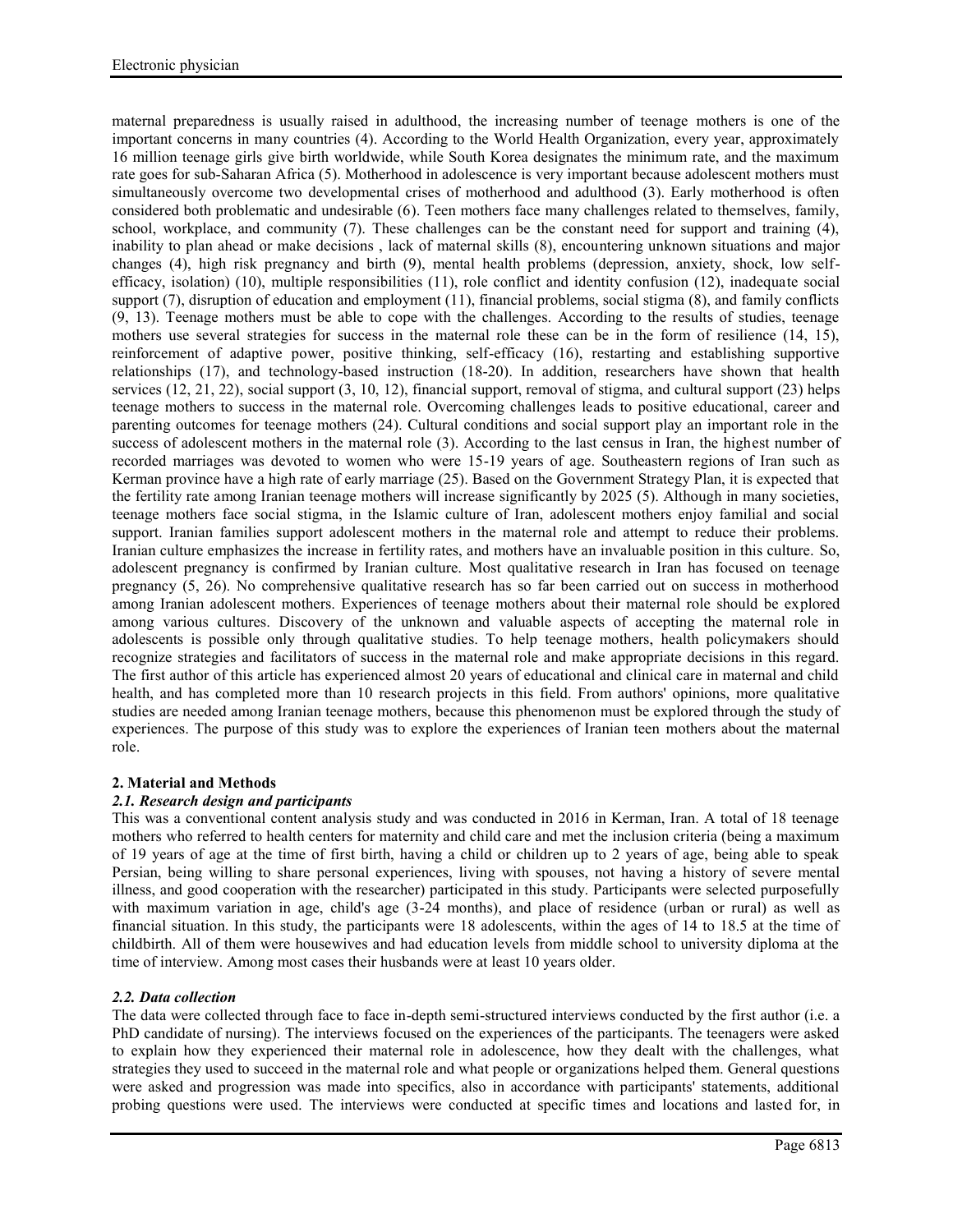agreement with the participants, 45 to 80 minutes, during a 6-month period from March to August 2016. The whole interviews were recorded and transferred into audio files to be entered into the computer and the data collection continued until data saturation was reached, i.e. when no new information was obtained from the interviews.

## *2.3. Data Analysis*

The conventional content analysis approach (Graneheim & Lundeman) was utilized for data analysis (27). The initial audio files of interviews were listened to, and recorded interviews there-after were immediately transcribed verbatim and then read several times to gain a general impression from data. The resulting text from the interviews was read line - by - line and meaningful units (words or sentence or paragraphs) were identified, which were then condensed, abstracted, coded, and labeled. Next, the codes were re-read in order to be arranged into categories and sub-categories based on their similarities and differences. The first author performed data coding and all co-authors supervised the coding process. In cases where there was disagreement over the coding, the authors discussed and negotiated the codes until they reached a compromise. Data analysis was done continuously and simultaneously with data collection wherefore the data and the generated codes were constantly compared. MAXQDA10 software was also run to record the data and categories. Data analysis lasted from March to December 2016.

### *2.4. Trustworthiness*

Guba and Lincoln's criteria for determining the trustworthiness of qualitative research were utilized in this study. This criteria include credibility, transferability, dependability, and confirmability (28). In this study, credibility increased through prolonged engagement with the research, spending sufficient time for collection and analysis of data (in total 11 months), appropriate communication with participants, member check and peer check. For member check, researchers checked results of the study with numbers of participants. For peer check, all of the research process, particularly analysis of the data, was done through collaboration of the research team. In order to ensure transferability, the research process was accurately recorded to make the follow-up possible. To increase dependability, two adolescent mothers who were external to the study read the excerpts from the interviews and the generated codes, and approved that the data and the findings were almost the same as their own experiences. Also, the opinion of a reproductive health doctorate (an expert outside the research team) was used. To increase confirmability, triangulation (interview and field note) was used for gathering the data. The data analysis was repeated after any interview and the data and the generated codes were constantly compared. Also, documenting the steps of data collection and analysis was used.

### *2.5. Ethical considerations*

Kerman University of Medical Sciences Human Research Committee approved this study (ethics approval number: IR.KMU.REC.1394.591). Its purpose, publishing, and implications of the results obtained were explained to the participants. The anonymity of participants, privacy and confidentiality were maintained. Interviews were conducted in a private environment and audio files were kept anonymously. Furthermore, participants were assured of the confidentiality of their responses. Participants were also informed that participation in this study was voluntary and they could withdraw at any time. Written consent forms were obtained from the participants for the recording of the interviews.

### **3. Results**

Two main categories (Optimizing the process of the maternal experience, Supporters for the acceptance of maternal role) including eight sub-categories were extracted from the data analysis (Table1).

| Categories                                         | Sub categories                                 |
|----------------------------------------------------|------------------------------------------------|
| Optimizing the process of the maternal experience  | Use of maximum individual capabilities         |
|                                                    | Planning and management of conditions          |
|                                                    | Efforts to acquire maternal competency         |
|                                                    | Reliance on spirituality                       |
| Supporters for the acceptance of the maternal role | Social support                                 |
|                                                    | Professional services of health care providers |
|                                                    | Time lapse                                     |
|                                                    | Care history                                   |

**Table 1.** Main categories and sub categories of factors that are successful in the maternal role among adolescent mothers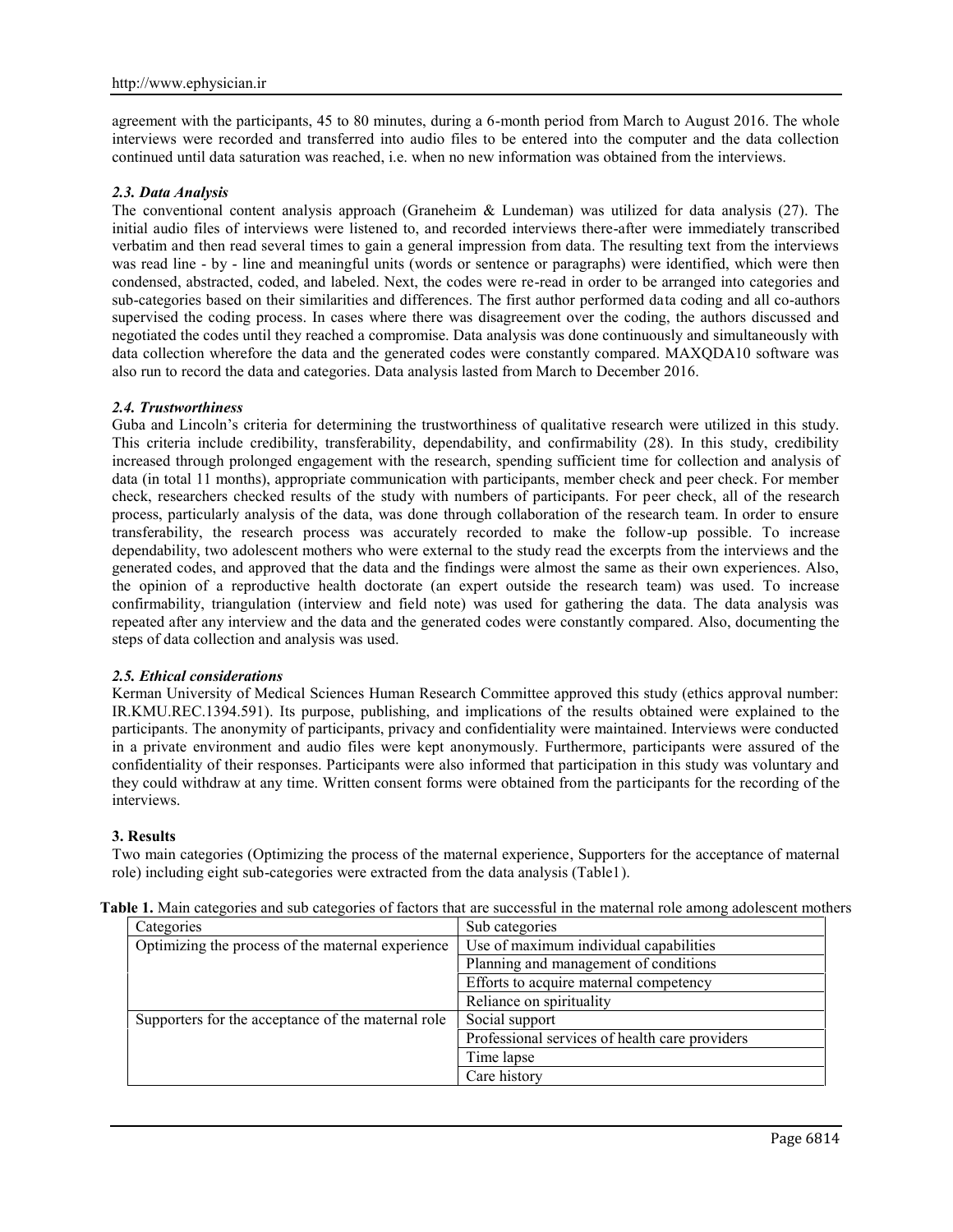## *3.1. Optimizing the process of the maternal experience*

Adolescent mothers try to make the maternal experience pleasant with multiple strategies. The use of maximum individual capabilities, planning and management of conditions, efforts to acquire maternal competency, and reliance on spiritual support were the four subcategories of this category.

## *3.1.1. Use of maximum individual capabilities*

Some teen mothers have been using their maximum capabilities. Optimistic acceptance of challenges, positive attitude, compliance with conditions, acceptance of the responsibility for child care and upbringing, sensitivity to the needs of the child, and provision of a safe and healthy environment for the child were examples of these efforts. Striving to change their attitudes, they tried to strengthen their sense of well-being, accept the facts, endure the misfortunes, and accept the change. An adolescent who was 14 years old and had a three-month- old infant stated: "…, I did all my baby's work. I wanted to get used to it. When my son was born, I quickly got up from my bed, I breastfed him. I instantly embraced him, and I wanted to take responsibility for him... ". Adolescent mothers who were self-confident were more likely to use their abilities, and tried to remove barriers. High self-esteem strengthened self-confidence in abilities in teenage mothers. Also, mothers who were interested in children and motherhood, overcame adversities and had a better chance of success. A 15-year-old adolescent who had a 14 month-old child and experienced a difficult pregnancy and birth, said: "…The doctor told me, pregnancy would be dangerous for me, that my labor may be very difficult. I said I was strong, I could cope. I was not worried because I wanted a child. Nobody believed that I could undergo a vaginal delivery, but I could…"

## *3.1.2. Planning and management of conditions*

Adolescent mothers attempted to manage the living conditions in the face of housekeeping, taking care of the spouse, and the child-care responsibilities. Planning, managing time, using collaborators, managing cost and income, and prioritizing needs were done. With these interventions, the teenage mothers enjoyed motherhood and presence with their spouse and child, and they also enjoyed their interests. An adolescent who was 19 years old, had a 23month-old child and had been university educated said: "…In order to be able to continue my education, I chose to stay on the university campus. I took my courses so that I could tend to the baby. When my baby was sleeping, I studied or did my favorite things…"

## *3.1.3. Efforts to acquire maternal competency*

Adolescent mothers who did not have enough knowledge and skill to accept the maternal role, tried to attain competency for maternity. For this purpose they studied books, participated in childbirth and breastfeeding classes, consulted experts and the family, surfed the Internet, practiced the maternal role, and worked at a kindergarten. An 18.5-year-old adolescent who had an 18-month-old child stated: "... I often found the answer to my questions on the Internet. I got help from physicians and other mothers in an online group. I explained my experience of pregnancy and birth to other members…"

## *3.1.4. Reliance on spiritual support*

Relying on spirituality was another strategy of adolescent mothers to overcome problems. They considered care of children to be worthy of reward. They considered childbirth to be sacred. They considered the bitter and sweet events of life to be God's expediency. Therefore, they trusted in God, endured the afflictions and thanked God. They believed in God's kindness and hoped for divine reward. Reviewing hadiths and anecdotes, reading prayers, and attending spiritual environments increased the ability to confront problems. An adolescent who had an eight-month old infant and considered success as the result of relying on God, said: "…I said to myself, "I put my life in the hands of God." I did not know anything about life. God placed me in the right direction. I was hoping for God when I became a mother. I believed that God would pay attention to me…"

### *3.2. Supporters for accept maternal role*

This category expresses facilitators of accepting a maternal role in adolescent mothers and is made up of: social support, professional services of health care providers, time lapse, and care history. This category and its subcategories show the factors that help teenage mothers to succeed in the maternal role. This category describes situations which are appropriate for teenage mothers.

### *3.2.1. Social support*

Social support was one of the most important help factors to adolescent mothers. According to participants, social support was provided in various aspects including financial, emotional, care, educational, legal and political support. Support resources included family members, neighbors, friends, school staff, law enforcement agencies, health policymakers, and government agencies. The most effective and widespread support was provided by the mother and the spouse. Mothers of teen mothers provided care, educational, emotional and financial support. Wives have also supported adolescent mothers by reducing feelings of sadness and loneliness, participation in housekeeping and child care, accompanying in health care, mental affiliation, tolerating mood and behavioral disorder, providing a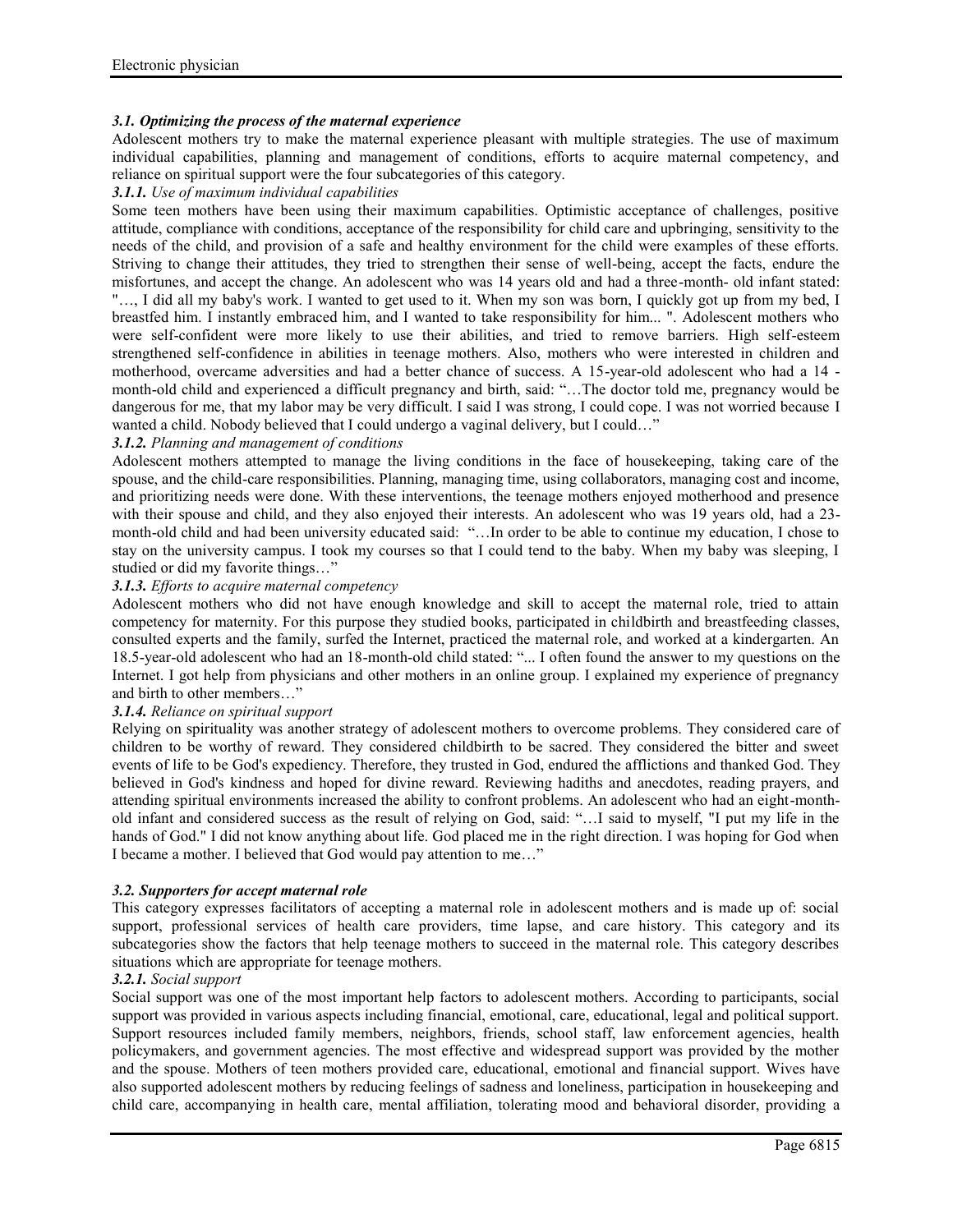pleasant environment, strengthening self-esteem and confidence. An adolescent who had become a mother at 15 years old stated:"…If our mother did not support us, we would face a lot of problems. I do not have enough knowledge about child care. My mother is very supportive. So we do not encounter the problems in raising a child…" The school team supported adolescent mothers by allowing them to attend school, reducing their problems and worries. The educational team of the school compensated educational disruption of the teenage mothers. They also provided consultation services for teenage mothers who had experienced stress. Friends of adolescent mothers, in addition to providing help for child care, emotionally supported them and facilitated the education of the teenage mothers. Some organizations also facilitated the acceptance of the maternal role to teenage mothers by providing legal support for them. The Ministry of Education legally supported adolescent mothers, facilitating their presence in schools. Some centers also provided financial support for teenage mothers who had financial poverty, because early marriage and motherhood had prevented them from education, skill training, and employment. Health policymakers attempted to solve the problems of adolescent mothers by creating positive attitudes in health care providers, reducing health and medical expenses, providing expert staff to provide special services, promoting home visits, providing family-based services and a specific care plan.

## *3.2.2. Professional services of health care providers*

Health care providers helped teenage mothers by caring according to their needs, meeting learning needs, providing emotional support, attention to adolescents' characteristics, compassionate behavior, and devoting a sufficient amount of time and energy. Health care providers supported adolescent mothers in pre-pregnancy counseling; prenatal care, childbirth, and in postpartum; family planning, breast-feeding, and child-rearing. An adolescent who had a four-month-old infant said: "...When I went to the health center, they controlled my weight and blood pressure. They assessed the fetus situation. I was sure that the baby was healthy. They answered my questions. They addressed my worries…"

## *3.2.3. Time lapse*

The passage of time enabled teen mothers to learn the skills needed to take care of the child. Over time, adolescent mothers were skilled at breastfeeding, empowered in planning, became accustomed to new situations, understood the needs of the child, their anxiety and worries had diminished, and had opportunities for their own interests. A 19 year-old adolescent, 14 months after the child's birth said: "…Now, from his cries I understand what he (child) wants. I understand him now. I know what I should do. I learned a lot over this period. The passage of time has helped me to learn a lot of things through experience..."

### *3.2.4. Care history*

Adolescent mothers who had a history of observing or taking care of the child were more successful in the maternal role. Also, due to parents' loss and financial problems, teenagers living in difficult conditions and enduring multiple responsibilities were more successful in maternity. An 18-year-old adolescent, who had learned from her mother how to care for her child, said: "...I had already seen how my mother cared for my brother, how she bathed him, how she fed him, how she calmed him; so I knew a lot of things…"

### **4. Discussion**

This study was aimed at exploring the experiences of Iranian adolescent mothers adapting to the maternal role. Findings of this study showed that adolescent mothers use several strategies to succeed in the maternal role. Optimizing the process of the maternal experience, and supporters for the acceptance of the maternal role were the main strategies and facilitators for the success of adolescent mothers in the maternal role. One of the most important strategies that had been utilized by Iranian teenage mothers was "Use of maximum individual capabilities". Participants stated that they attempted to use all of their abilities. This strategy is often known as resilience, and has been reported in many studies (6, 14, 15). Resilience means maintaining and enhancing capabilities despite challenges (6). This process helps the person to overcome problems. Self-efficacy, environmental mastery, internal control, and good relationships with others are very influential on resilience (14). Positive attitude, acceptance of change, ethical investment, self-empowerment and self-esteem help the adolescent mothers to build and maintain resilience (15). A 2016 study by Lévesque showed that establishing maternal identity, bonding with the child as a turning point, taking an active position in lieu of victimization, and acting proactively and adjusting to motherhood are main themes of resilience in adolescent mothers. He postulated that positive adaptation, promotion processes, and risk-taking, complete resilience (14). In another study, resilience in adolescent mothers is described with a critical review of one's own needs and environment, change to the environment to meet the needs as well as the transition of dependence on accountability. Also, self-esteem, positive thinking, adaptation to change, reasoning, and coping with peer pressure, grief, loneliness, rejection, stress and trauma are included in resilience (6).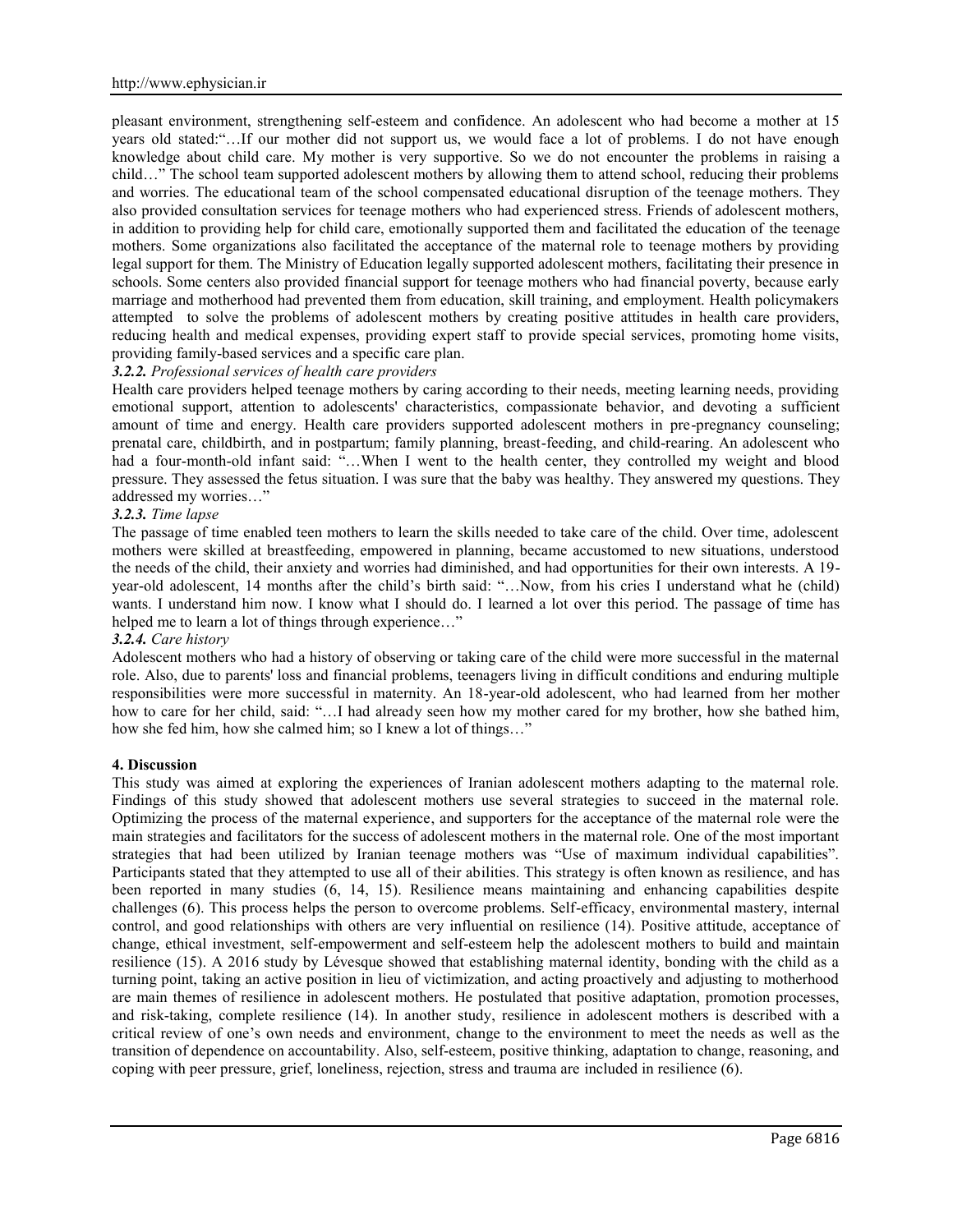Planning and management of conditions were other strategies of teenage mothers for success in the maternal role. Unlike other mothers, adolescents were faced with several roles such as mothering, adolescence, and being a student. So performing the multiple roles simultaneously, required careful planning. Motherhood motivated teen mothers to review their plans. A 2015 study by Mantovani showed that many teenage mothers adapted to the new situation through proper planning, and succeeded in their educational, occupational and parenting skills (15). Planning for optimal relationships with others, access to income sources and cost management can strengthen the ability of adolescent mothers for adaptation (24). Also, goal setting, problem solving, appropriate decision making, career planning and time management can help the young mother manage new situations (14).

Efforts to acquire maternal competency, was another strategy that had been used by teenage mothers. Teenage mothers were dependent on families and health care providers, because they did not have competency in the maternal role. Most of the teenage mothers had chosen empowerment in the maternal role as the most important of priorities. They used several methods to acquire knowledge and skills, but they preferred virtual space and computer technology because of their interest. The success of this approach as a strategy - adopted by adolescent mothers and health care providers - has been endorsed in numerous studies (18-20).

The bulk of teenage mothers experienced a positive motherhood by relying on spirituality. Spirituality helped them to overcome challenges and gain extra energy to face problems. A qualitative research studied the effect of spirituality on postpartum depression among African-American women and reported that its themes consist of stress relief, feeling of value, reduction of loneliness, experiencing thanksgiving, accepting God's destiny, expanding relationships and preventing self-harm (29). Another researcher stated that faith in God strengthens the power of adaptation with the new role in mothers. She showed that worship, reading the Holy Bible, and attending spiritual sites, and religious services can help mothers adjust to their new role (30). In addition to the strategies above, the process of becoming a mother is facilitated in adolescent mothers by the professional support of health care providers, social support, time lapse, and care history. Adolescent mothers were vulnerable and needed care, and educational, emotional and social support from health care providers. Participants acknowledged that if they received sufficient support from health care providers, they could succeed in the maternal role. A 2015 study by Logsdon showed that the health literacy of teenage mothers is low, and some do not understand the usual training or do not take it seriously. They stated that educational support promotes the knowledge of adolescent mothers in breastfeeding, child care, attachment with the child, and the prevention of postpartum depression (31). In addition, the coping ability of adolescent mothers in psychological problems can be increased through training of stress management, coping strategies, and parenting skills (22). If health care providers understand the experiences and feelings of adolescent mothers, they can provide emotional support for them (21).

Another important facilitator for adolescent mothers was social support. They overcame most of the challenges, if they received support from family and community. The significance of social support for success in the maternal role of adolescent mothers has been confirmed in several studies (3, 10, 32, 33). Social support includes receiving love, care, help and support from others (32). Teen mothers are mentally and emotionally unprepared to take maternal responsibility, and need support and guidance for learning parental skills (33). Adolescent mothers need social support in child care and development, adjustment to the baby's sleep patterns, and postpartum emotional and physical changes. In addition, under certain conditions, some adolescent mothers need social support for food, clothing, housing, travel and other financial matters (10). Social support is essential for the upbringing of a child by its teenage mother, and helps them to adapt to the new role. Social support reduces stressors and improves the health of adolescent mothers (32). Family, community, organizations and cultural support can help teenage mothers care for themselves and their children and continue their education (34). Furthermore, it leads to empowerment, maternal satisfaction, and desirable parenting outcomes (3). Although in many countries, being a teenage mother is a social stigma, Iranian culture (particularly Kerman province) confirms early motherhood. In the Islamic culture of Iran, teenage pregnancy is often a result of legal marriage, and adolescent mothers enjoy familial and social support. In addition, mothers have an invaluable position in Iranian culture. A 2014 study by Schrag showed that the most important sources of family support for teen mothers are the spouse and mother. They provide love and safety for teenage mothers and enhance self-esteem, increase satisfaction, reduce stress and depression, improve knowledge and attitudes and instruct maternal skills (32). Iranian adolescent mothers, also receive significant support from families, particularly their mothers. Time lapse, and care history were other facilitators for accepting the maternal role in Iranian teenage mothers. When teenagers became mothers, they did not have enough skills, but they would gain competency with time and experience. Also, teenagers who had history of child care or observed it, were more successful in the maternal role. A 2013 study by Sriyasak showed that having the experience of caring for family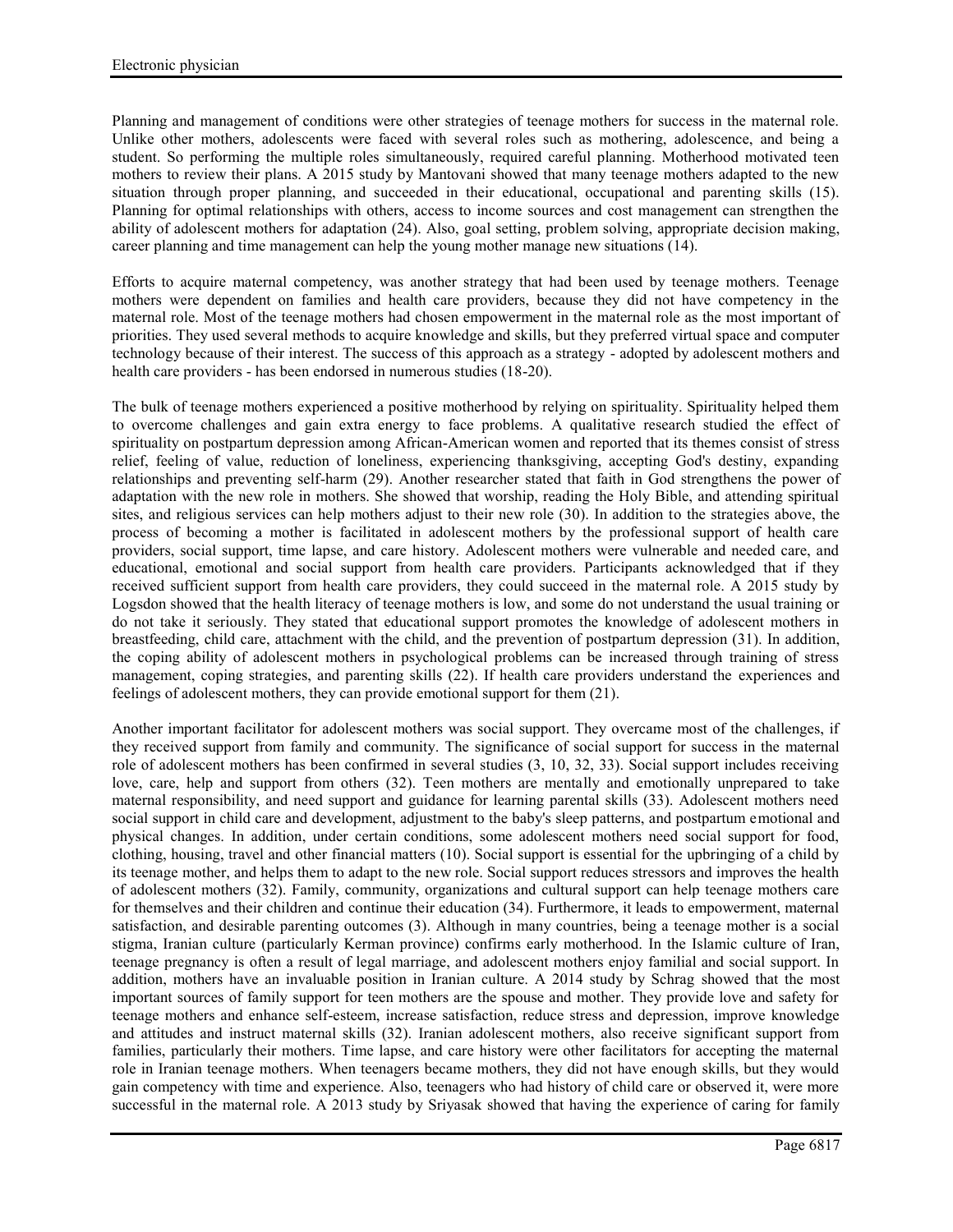and friends is very effective for teenage mothers (23). According to these results, teenage mothers will be successful in the maternal role if they use appropriate strategies and have access to facilitators. In dealing with teenage mothers, health care providers should consider their characteristics and abilities. They should use strength based care and emphasize the strengths of adolescent mothers. Principles of this care are collaboration, respect for individuals, empowerment, and self-direction. The foundation of this kind of care pertains to the belief that individuals have unique talents, skills, needs, and life experiences that must be valued and strengthened (22). For the improvement of consequences of teenage motherhood, health care providers should comprehensively investigate the socioeconomic and cultural conditions of adolescent mothers (35). They should use available opportunities to strengthen familial and social support for teenage mothers and their children. Healthcare providers should identify adolescent mothers' needs and implement professional programs to enhance mothers' childbearing and childrearing knowledge and skills and thus improve acceptation of the maternal role. Regarding the limitation of the study we should say that the sample size of this study was small and looked at only part of multiple cultures of Iran, so researchers suggest the need for similar research in the field.

## **5. Conclusions**

This study explored experiences of Iranian teenage mothers regarding their maternal role. The findings of this study showed that teenage mothers are vulnerable, but have special abilities. They require appropriate strategies and facilitators to succeed in the maternal role. To be considered teenage mothers, health care providers need to be aware of adolescents' characteristics, and establish an intimate and respectful relationship with them. In order to help the success of adolescent mothers in the maternal role, they need to be considered and their abilities to be strengthened. In addition, environmental facilitators such as social support and professional health support should be used. Health care providers should identify the care, educational and support needs of adolescent mothers, and take appropriate interventions. Health care providers should help teenage mothers to accept responsibilities, overcome financial challenges, and actively play the maternal role by appropriate planning. Health care providers need to have a careful evaluation of the status of teenage mothers and their children at the stages of the child's development and provide appropriate services. Health care providers should also identify sources of support in the community, especially the family, and guide them to help teenage mothers. Understanding strategies and facilitators of success in a maternal role, in addition to helping adolescent mothers, can also be useful in decision making of health policymakers.

### **Acknowledgments:**

Authors wish to thank all the adolescents who participated in this study. They also appreciate the assistance of the Ethics and Research Boards of Kerman University of Medical Sciences. This work was the production of a PhD dissertation.

### **Conflict of Interest:**

There is no conflict of interest to be declared.

### **Authors' contributions:**

All authors contributed to this project and article equally. All authors read and approved the final manuscript.

### **References:**

- 1) Javadifar N, Majlesi F, Nikbakht A, Nedjat S, Montazeri A. Journey to Motherhood in the First Year After Child Birth. Journal of Family and Reproductive Health. 2016; 10(3): 146-53. PMID: 28101116.
- 2) Alligood MR. Nursing Theory Utilization and Application. 5 ed. St.Louis: ELSEVIER.MOSBY; 2014.
- 3) Brown SG, Hudson DB, Campbell-Grossman C, Kupzyk KA, Yates BC, Hanna KM. Social Support, Parenting Competence, and Parenting Satisfaction Among Adolescent, African American, Mothers. West J Nurs Res. 2018; 40(4): 502-19. doi: 10.1177/0193945916682724. PMID: 28322635.
- 4) Pogoy AM, Verzosa R, Coming NS, Agustino RG. Lived Experiences Of Early Pregnancy Among Teenagers: A Phenomenological Study. European Scientific Journal. 2014; 10(2): 157-69.
- 5) Mohammadi N, Montazeri S, Ardabili HE, Gharacheh M. Iranian pregnant teenage women tell the story of "fast development": A phenomenological study. Women Birth. 2015; 29(4): 303-9. doi: 10.1016/j.wombi.2015.11.003. PMID: 26651284.
- 6) Clarke J. It's not all doom and gloom for teenage mothers–exploring the factors that contribute to positive outcomes. International Journal of Adolescence and Youth. 2015; 20(4): 470-84. doi: 10.1080/02673843.2013.804424.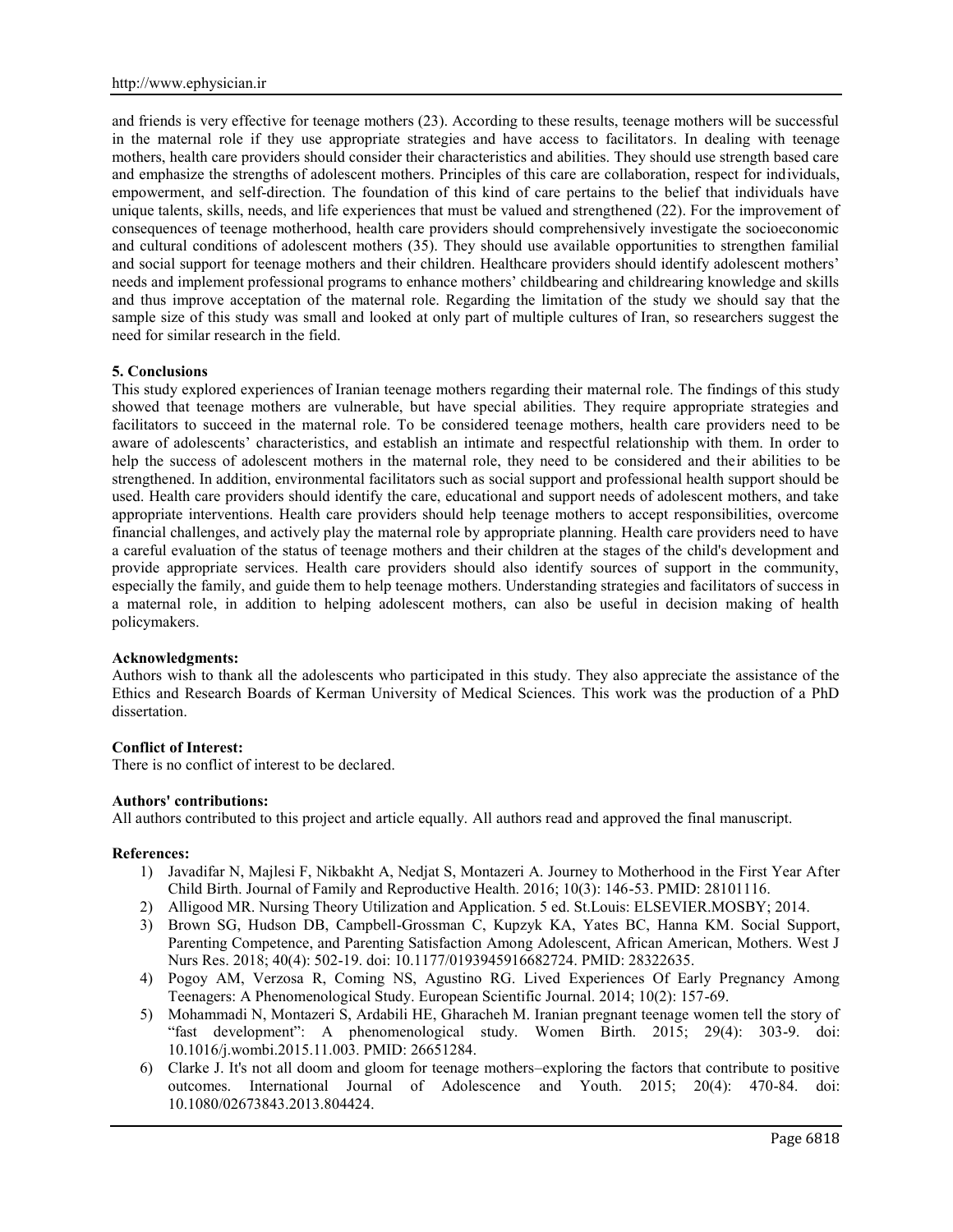- 7) Williamson JA, McCabe JE, O'Hara MW, Hart KJ, LaPlante DP, King S. Parenting stress in early motherhood: stress spillover and social support. Comprehensive Psychology. 2013; 2(11): 1-14. doi: 10.2466/10.21.CP.2.11.
- 8) van Zyl L, van Der Merwe M, Chigeza S. Adolescents' lived experiences of their pregnancy and parenting in a semi-rural community in the Western Cape. Social Work. 2015; 51(2): 151-73. doi: 10.15270/51-2- 439.
- 9) Vincent G, Alemu FM. Factors contributing to, and effects of, teenage pregnancy in Juba. South Sudan Medical Journal. 2016; 9(2): 28-31.
- 10) Hudson DB, Campbell-Grossman C, Kupzyk KA, Brown SE, Yates BC, Hanna KM. Social Support and Psychosocial Well-being Among Low-Income, Adolescent, African American, First-Time Mothers. Clinical Nurse Specialist. 2016; 30(3): 150-8. doi: 10.1097/NUR.0000000000000202. PMID: 27055037.
- 11) Ngum Chi Watts MC, Liamputtong P, Mcmichael C. Early motherhood: a qualitative study exploring the experiences of African Australian teenage mothers in greater Melbourne, Australia. BMC public health. 2015; 15(1): 1-11. doi: 10.1186/s12889-015-2215-2. PMID: 26358465, PMCID: PMC4566485.
- 12) Atkinson LD, Peden-McAlpine CJ. Advancing Adolescent Maternal Development: A Grounded Theory. J pediatr nurs. 2014; 29(2): 168-76. doi: 10.1016/j.pedn.2013.08.005. PMID: 24041462.
- 13) Cook SM, Cameron ST. Social issues of teenage pregnancy. Obstetrics, Gynaecology & Reproductive Medicine. 2015; 25(9): 243-8. doi: 10.1016/j.ogrm.2015.06.001.
- 14) Lévesque S, Chamberland C. Resilience, Violence, and Early Pregnancy: A Qualitative Study of the Processes Used by Young Mothers to Overcome Adversities. SAGE Open. 2016; 6(1): 1-15. doi: 10.1177/2158244016640851.
- 15) Mantovani N, Thomas H. Resilience and survival: Black teenage mothers 'looked after' by the State tell their stories about their experience of care. Children & Society. 2015; 29(4): 299-309. doi: 10.1111/chso.12028.
- 16) Leerlooijer JN, Bos AE, Ruiter RA, van Reeuwijk MA, Rijsdijk LE, Nshakira N, et al. Qualitative evaluation of the Teenage Mothers Project in Uganda: a community-based empowerment intervention for unmarried teenage mothers. BMC public health. 2013; 13(1): 1. doi: 10.1186/1471-2458-13-816. PMID: 24011141.
- 17) Aparicio E, Pecukonis EV, O'Neale S. "The love that I was missing": Exploring the lived experience of motherhood among teen mothers in foster care. Children and Youth Services Review. 2015; 51: 44-54. doi: 10.1016/j.childyouth.2015.02.002.
- 18) Celik R, Törüner EK. The Effect of Technology-Based Breastfeeding Approach on Adolescent Mothers' Breastfeeding Situation. International Journal of Gynecology, Obstetrics and Neonatal Care. 2017; 4(1): 1- 6.
- 19) Logsdon MC, Mittelberg M, Myers J. Use of social media and internet to obtain health information by rural adolescent mothers. Applied Nursing Research. 2015; 28(1): 55-6. PMID: 25015899 doi: 10.1016/j.apnr.2014.04.006.
- 20) Ehrensaft MK, Knous-Westfall HM, Alonso TL. Web-based prevention of parenting difficulties in young, urban mothers enrolled in post-secondary education. The journal of primary prevention. 2016; 37(6): 527- 42. doi: 10.1016/j.apnr.2014.04.006. PMID: 25015899.
- 21) Brand G, Morrison P, Down B. How do health professionals support pregnant and young mothers in the community? A selective review of the research literature. Women and Birth. 2014; 27(3): 174-8. doi: 10.1016/j.wombi.2014.05.004. PMID: 24933525.
- 22) Freed P, SmithBattle L. Promoting Teen Mothers' Mental Health. MCN: The American Journal of Maternal/Child Nursing. 2016; 41(2): 84-9. doi: 10.1097/NMC.0000000000000216. PMID: 26909721.
- 23) Sriyasak A, Åkerlind I, Akhavan S. Childrearing among Thai first-time teenage mothers. The Journal of perinatal education. 2013; 22(4): 201. doi: 10.1891/1058-1243.22.4.201. PMID: 24868133.
- 24) Anwar E, Stanistreet D. 'It has not ruined my life; it has made my life better': a qualitative investigation of the experiences and future aspirations of young mothers from the North West of England. Journal of Public Health. 2015; 37(2): 269-76. doi: 10.1093/pubmed/fdu045. PMID: 25002436.
- 25) Montazeri S, Gharacheh M, Mohammadi N, Alaghband Rad J, Eftekhar Ardabili H. Determinants of Early Marriage from Married Girls' Perspectives in Iranian Setting: A Qualitative Study. Journal of environmental and public health. 2016; 2016: 1-9. doi: 10.1155/2016/8615929. PMID: 27123012.
- 26) Dehghan-Nayeri N, Tajvidi M. Experiences of pregnancy among Iranian adolescents: A qualitative study. Iran J Nurs Midwifery Res. 2014; 19(7 Suppl1): S7-12. PMID: 25949255, PMCID: PMC4402980.